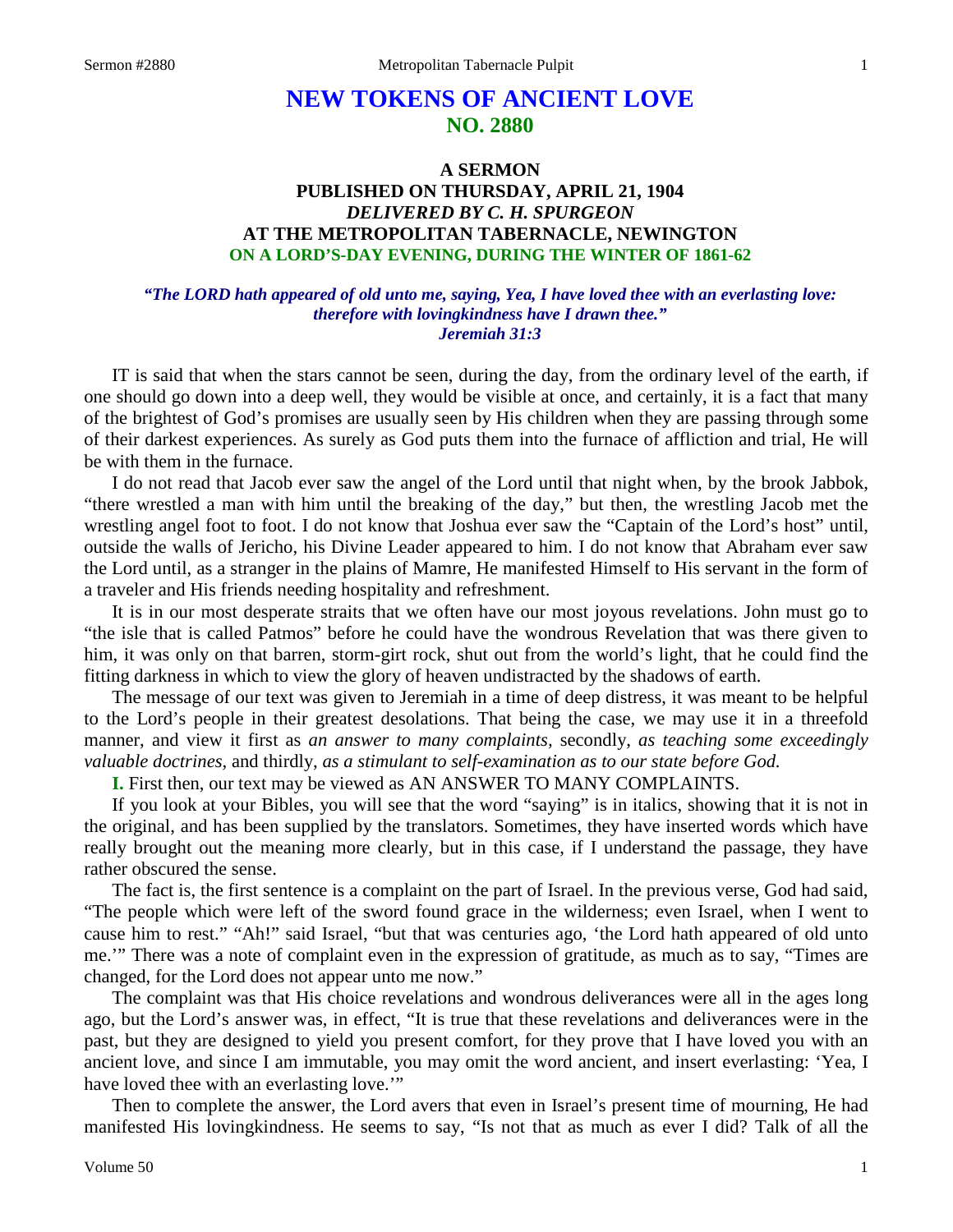wonders that I wrought in the days gone by, when I cut Rahab in pieces, and wounded the dragon—this is a still greater wonder, that I have drawn you with lovingkindness. Say not that the former times were better than these, say not that the wonder working power of God is exhausted. I loved you of old, but I also love you today, and I have proved it by drawing you with the bands of My love. This is as great a miracle, as high a privilege, and as sure a sign of My love to you as anything I did in the olden days."

Now, brothers and sisters, is not this our complaint sometimes, that we read in the Bible of what God did of old, but we see nothing like that nowadays? Indeed, some people think that although there were wonders in those ancient times, the oracle has long ceased to speak.

I daresay you have heard of the poor ignorant woman, who, on being told by her minister about the crucifixion of Christ, said, "Well, well, sir, if it was so, it happened a long while ago, and a great way off, but let us hope the story is not true." I address some people, not quite so ignorant as that woman, who, nevertheless, when I preach about the wonders God has wrought, say, "Well, sir, those things happened long ago, and a great way off, but it is not at all probable that God would do anything like that now." What! do you think that His arm is waxed short, or that His hands have become powerless, so that He is not now able to help His people as He did in the ages gone by? This is the complaint of many, perhaps they do not put it into words, but this is what they often say in their heart.

What is God's answer to this complaint? Let each believer hear Him say, "I have done for you as great wonders as I ever did for Abraham, Isaac, or Jacob. I have wrought for you miracles as matchless as when I brought Israel up out of Egypt, or led the chosen nation through the wilderness into the land of Canaan. Did I bring them up out of Egypt? Have I not brought you up out of the dominion of sin? Did I break the power of Pharaoh? Have I not crushed the might of Satan? Did I divide the Red Sea for Israel to pass over? Have I not made a pathway for you, through many a tumultuous sea, so that you have gone over dry shod? Did I feed the people with manna in the wilderness, and have I not fed you—not with bread alone, but also with the words which have come forth out of My mouth? Did I cause Moses to lift up the brazen serpent, that they might be healed when they were bitten by the serpents, and have I not lifted up the Son of man, that whosoever looketh unto Him may be cured of the serpent-bite of sin? Did I bring them into Canaan, and give them rest, and have I not said to you, 'There remaineth therefore a rest to the people of God'? Did I drive out the Canaanite before them, and give them possession of the land, and have I not driven out your sins, and will I not, by My Spirit, purify and cleanse your whole life? Did I give them prophets after my own heart, and have I not given you shepherds who have fed you with knowledge and with understanding? Did I give to them, at last, King David to sit upon his throne, and have I not given to you great David's greater Son and Lord, to be the King of your heart, and to rule over your entire being? Did I give them Solomon, and a temple, and riches and glory, and have I not promised to you heaven, and greater riches, and glories, and splendors than anything I ever gave to him when he ruled over Israel?"

I feel sure that if you will look into it carefully, your own experience will prove to be far more wonderful than anything which God did of old, so that you will have no reason to say, "The LORD appeared of old unto our fathers, but he is not now with their children." We are apt sometimes, to think that natural miracles are greater than spiritual ones, for instance, that the dividing of the Red Sea as recorded in the Book of Exodus, is a greater miracle than the forgiving of sins, as recorded in the Gospels, but if you will weigh these two things in the balances of the sanctuary, you will at once see that the spiritual miracle is infinitely greater than the natural one.

It is an easy thing to shut the mouths of ordinary lions, but it is a great deal more difficult to shut the mouth of the roaring lion of hell, which goes about seeking whom he may devour. It is a very simple matter for the omnipotent God to make a world—He speaks and it is done—but to remake an innumerable company of His creatures, who have become debased, and spiritually dead—this is, indeed, a work only comparable to that which He accomplished when He "brought again from the dead our Lord Jesus, that great Shepherd of the sheep, through the blood of the everlasting covenant."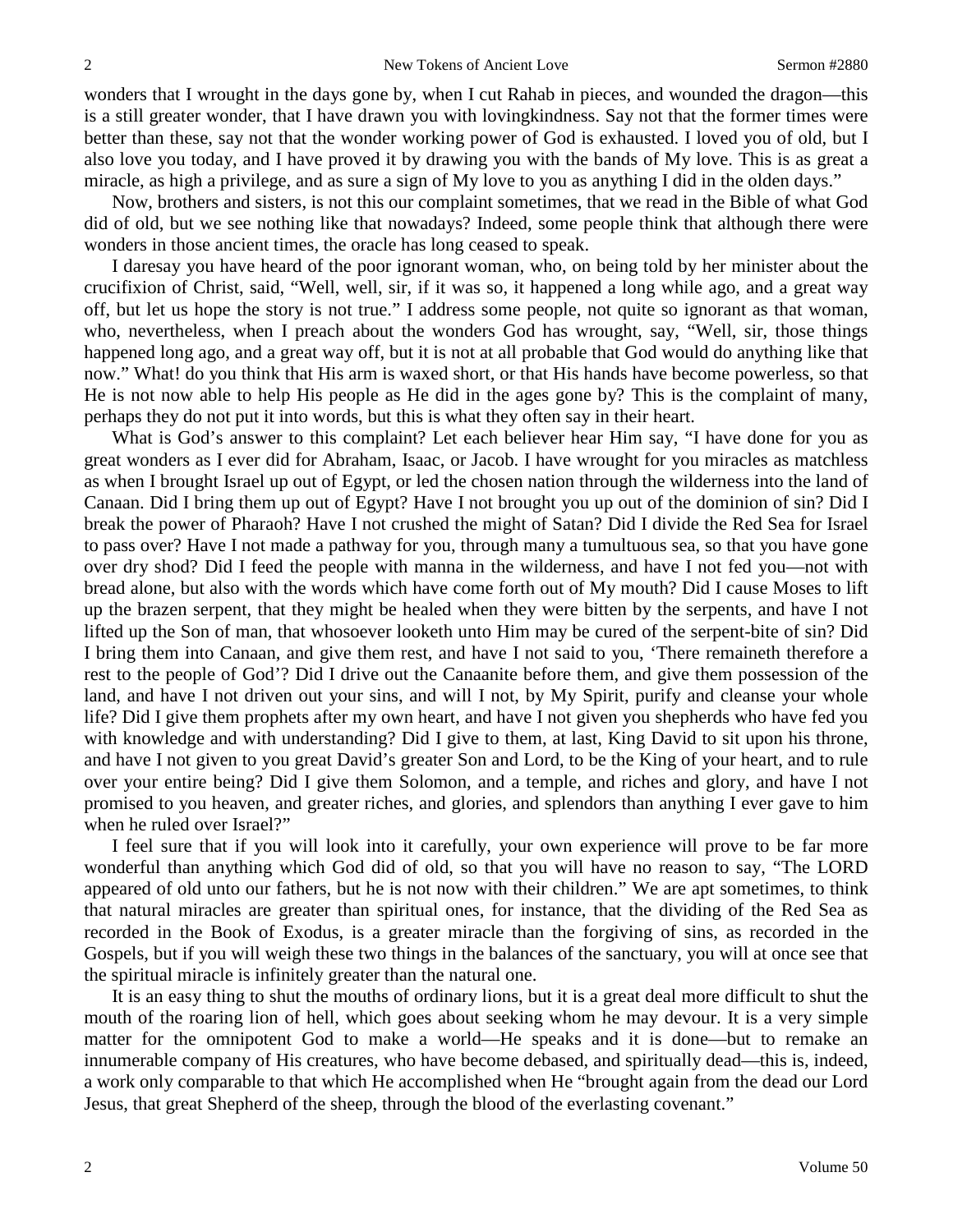God made the world without any suffering, but He could not redeem even one soul without agonies unknown. At the close of the six days work of creation, God could say of everything that He had made, that it was very good, but on the cross, the Savior could not say, "It is finished," until His very heart had been broken with anguish and reproach. God could rejoice over the works of His hands, and His delights could be with the sons of men, but after man had fallen, God could not lift him up again without sighs, and groans, and bloody sweat—yea, death itself, the death of deaths, "the death of the cross."

Therefore, let none of us, in these days say that the former times were better than the present ones, or that God has ceased to perform His mighty works. He has done as much for us as He ever did for our fathers, so let us praise and bless His holy name, and laud and magnify His deeds of grace.

We, as a church, perhaps, are apt to think that we must not expect great things from God in these times. Why not—I pray—why not? Did not God give tongues of fire, and send His apostles forth to preach the Word to the people of every clime under heaven, and is it not a fact that, within a hundred years of Christ's death, His Gospel had been proclaimed through all the then known world? And is it not possible that from this time forth the church of Christ may take great strides like a giant, instead of creeping like a snail? Why may not the army of the cross march onward—

#### *"From victory unto victory,"—*

instead of being so frequently repulsed? Is the church of Christ always to be like a little stream, in which you may see the pebbles lie? No, let her be like Kishon, the mighty torrent that swept away the hosts of Sisera and Jabin, and let her carry off the legions of darkness into the depths of despair. Let God but arise in His might, and wondrous works, such as He did in the days of Huss, and Luther, and Calvin, shall be done again. The thunder-claps of Whitefield and Wesley shall reverberate again. God can make all His ministers to be flames of fire if He so pleases. He can once more arouse His church, scatter all her foes before her, and enrich her with the spoils of the holy war.

We have not fallen upon evil days, beloved. *We* may be feeble, but our God is not. The light may be dim just now, but the sun is not dim. What if the winds do not always blow with hurricane force? They are but slumbering for a while, and will awake with all their wonted vigor, and drive the chariots of the sky at resistless speed.

What if the ocean should seem just now, to be sleeping in its briny bed? Before long, it will respond to the psalmist's invitation, "Let the sea roar, and the fullness thereof." If the stars should be, for a little while, hidden from your gaze, they will soon pierce through the darkness, and once again, shall you behold those eyes of heaven peering down in mercy upon you. God can speedily renew to you all the manifestations of His presence.

Ebbs shall be followed by floods, winters by summers, and our present indications of a state of death shall give place to signs and tokens of a glorious life. Say not, complainingly, O church of God, "The LORD hath appeared of old unto me," but rather rejoice and revel in His comforting assurance, "Yea, I did appear of old unto you, for 'I have loved thee with an everlasting love: therefore with lovingkindness have I drawn thee.""

I have thus explained how I believe our text was intended to be used.

**II.** Now we will look at it as TEACHING SOME EXCEEDINGLY VALUABLE DOCTRINES.

And first, I believe that it teaches us *the doctrine of effectual calling,* "With lovingkindness have I drawn thee." No one ever does come to the Lord unless the Lord Himself draws him, he cannot come, and he will not come.

Christ said to the murmuring Jews, "No man *can* come to me, except the Father which hath sent me draw him," and to those who sought to kill Him, because of His miracles on the Sabbath day, He said, "Ye *will* not come to me, that ye might have life." That is the sternest blow against free-will of which I know, what a free-willer can make out of that text, I cannot tell. He says that any man can come to Christ, yet Christ said to some, "Ye will not come to me," and both observation and experience prove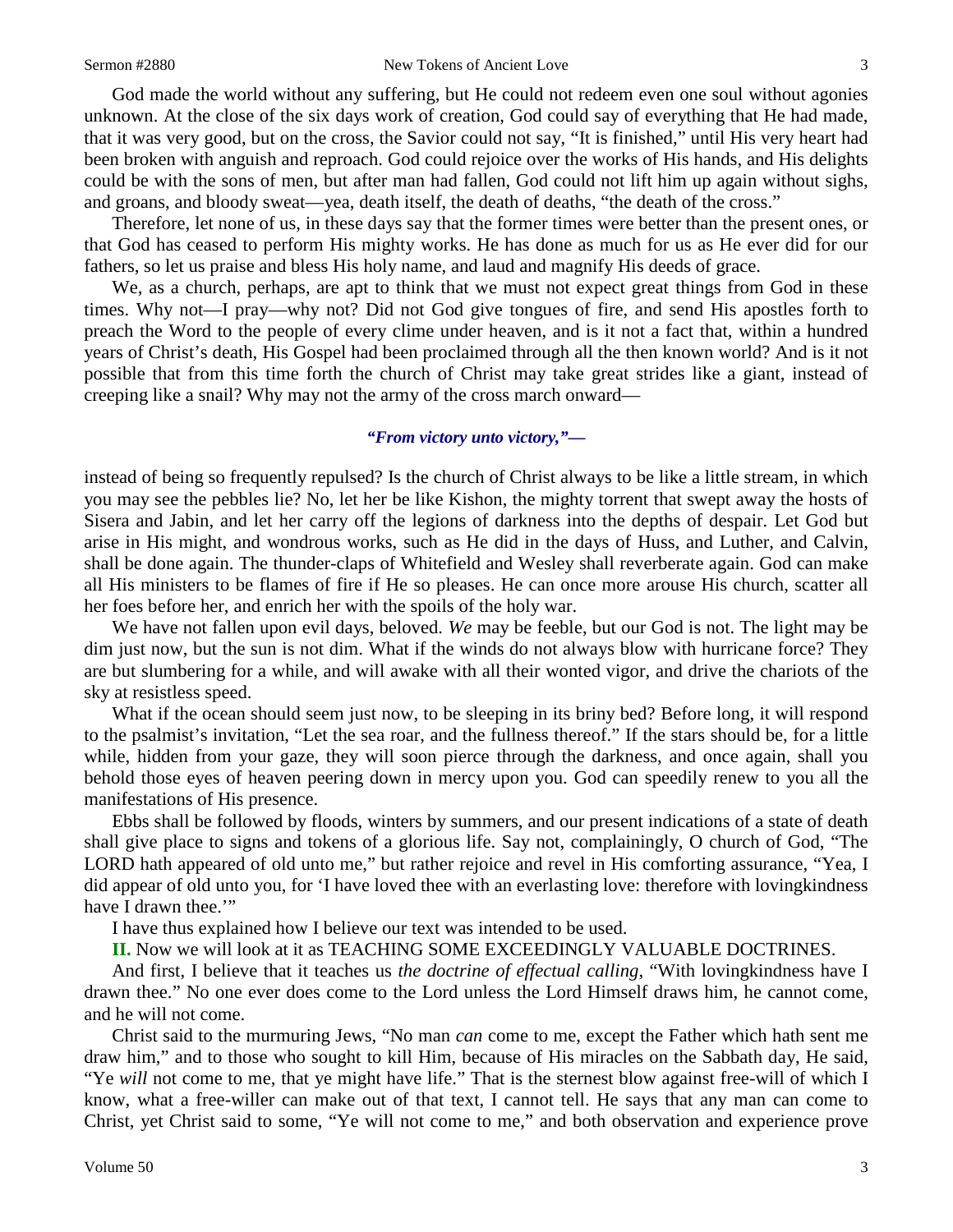that this is still true. Never yet did a soul come to Christ till first Christ came to it. There are some, who think that the doctrine of effectual calling means that God forces men to repent and believe against their wills—a more absurd and unscriptural notion than that could hardly be mentioned. God does not drag men to heaven by the hair of their heads. There is a wide difference between physical force and spiritual force. God does not save an unwilling man, but He makes him willing in the day of His power.

We may not be able to explain all about this great mystery, yet we may firmly believe—in full accordance with the laws which regulate human minds, and without at all violating the free agency of His creatures—that God knows how to persuade men, ay, and how sweetly to "compel them to come in," that His house may be filled. There is a sort of compulsion, you know, which one exercises by argument. The force of logic, or the spell of eloquence, we all acknowledge. In this way, the understanding is overwhelmed.

The mind at first resists and says, "I will not do such and such," but you bring argument after argument to bear upon it until, at last, it yields and says, "I am compelled to do it," yet it acts willingly, freely, and not without pleasure. The understanding has been enlightened, that acts upon the rest of the powers of the mind, and thus the man is influenced, we may even say compelled, without any violation of the fact that he is free.

So, the Holy Spirit enlightens the understanding, by bringing the truth to the mind, and through that truth, leads the soul to see certain consequences that follow from it, then, the understanding being enlightened, the soul, with full consent, comes to Christ. The Holy Spirit does what you and I cannot do, for He acts directly upon the will. We cannot do that except by physical force, and even then, the will is not really changed, for if a man resolves that he will not do a certain thing, but you afterwards compel him to do it, I question if his will is actually conquered.

But the Holy Spirit knows how to apprehend "My Lord Will-be-will"—as Bunyan calls him—put him in irons, and lead him away captive. There is still the will, but I can hardly say that it is put into fetters, for it was in fetters before, but it is so changed and assimilated to the will of God, that it is really free in its love of holiness. It seemed to be free before, but it was a slave to evil passions. Free-will is a slave by nature, but when Christ comes, and (as some would say), fetters it with the golden chains of love, then the will becomes free indeed.

Thus I have shown you how the Holy Spirit acts upon the will, and He can also act upon the heart, which is, perhaps, an even more important part of the man. When a man truly loves any object, he is always willing to do anything in furtherance of that objective, and so, when the Holy Spirit shows to the mind's eye the beauties of Christ, His sufficiency, and adaptation to the needs of the soul, the heart begins to love Christ. Where the heart goes, the will must follow, especially if it is led by "My Lord Understanding, the Lord Mayor of Mansoul," according to Bunyan's "Holy War."

So, though no soul ever comes to Christ without being drawn to Him, yet let it always be understood that such drawing is in perfect accordance with the laws which govern human minds, and that the Spirit of God thus acts without, in the least degree, violating the freedom which God has given to men.

The text says that God draws His people "with lovingkindness." Yet it is quite certain that the Holy Spirit makes use of the law of the Lord in drawing men to Christ and salvation. The thunders of the law, the terrors of judgment, the stings of conscience, and the pangs of death are all employed for this purpose, but they are all tempered and softened by the lovingkindness of the Lord. In every instance you will find that it is His lovingkindness that gives the finishing stroke, even with those who are driven to Christ by that stern pedagogue, the law.

The prodigal set out for his father's house from a sense of need, "but when he was yet a great way off, his father saw him, and had compassion, and ran, and fell on his neck, and kissed him," so that the last steps he took towards his father's house, were taken with those kisses still warm upon his cheek, and His father's welcome still music in his ears. Rightly do we sing—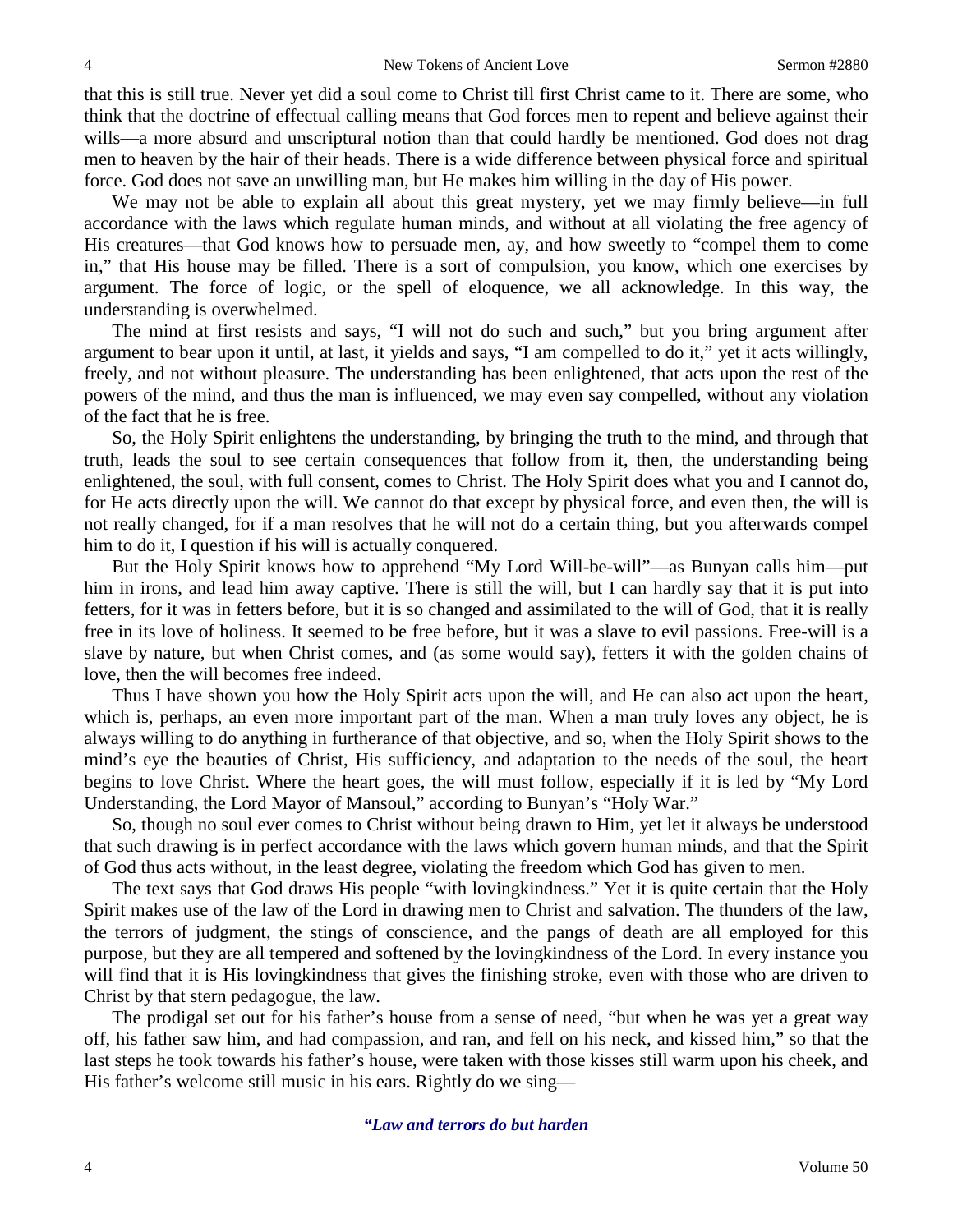*All the while they work alone; But a sense of blood-bought pardon Soon dissolves a heart of stone."*

And when that sense of blood-bought pardon comes to the heart, the law's thunders are all hushed, and the heart is won for God. The Master came one night to the door of a man's heart, and knocked on it with the mailed gloves of the law upon His hands, the door creaked and shook, but it did not open, and the man put up against it all the furniture he could find, to keep it from opening, crying all the while, "I will never be forced to yield."

So the Master turned away, for a time, but by and by, He came back, and with His own soft hand, using most that part where the nail had penetrated, He knocked again, oh, so softly and tenderly! This time the door did not shake, but strange to say, it opened, and there, upon his knees, the once unwilling host, was found, waiting to welcome his Divine Guest. He said to Him, "Come in, come in, you have knocked in such a way that I can no longer resist You. I could not think of Your pierced hand leaving its bloody mark upon my door, and then of Your going away homeless, Your head filled with dew, and Your locks with the drops of the night. Come in, come in, you have won my heart, and I yield to You, You blessed Lord and Savior."

It is so, I believe, in every case, lovingkindness wins the day. What Moses could not do with his hammer, Christ does with His cross. What Moses, with the two tablets of stone, could never do, Christ does with one touch of the finger of His mercy.

This is the doctrine of effectual calling as I see it in the text. Do you all understand it experientially? Can each one of you say with Dr. Doddridge—

#### *"He drew me, and I follow'd on, Charm'd to confess the voice divine"?*

If so, may He continue to draw you until, at last, He shall draw you from earth to heaven, and you shall sit down at the marriage supper of the Lamb, to go no more out forever.

I see also in the text *the doctrine of eternal love*. Why has the Lord drawn His people to Himself? Because He loved them "with an everlasting love." To some good people, the word "election" sounds almost like blasphemy. If "predestination" is mentioned, they think it is something dreadful. Yet that doctrine is in the text, and you cannot get the idea of "predestination" away from the word "everlasting."

The reason, and the only reason, why any man is ever drawn out from the world, and brought to Christ, is to be found in the eternal love of God. There is nothing more, naturally, in that man than in any other man, indeed in many cases, he is worse than others. If salvation had been the reward of merit, he would have been left out.

There is by nature, nothing in man to win the heart of Christ. What form, what comeliness is there in human nature in His sight? Shall blackness win the heart of Him who is without blemish and without spot? Shall loathsome leprosy be attractive to the Divine Being? Shall deformity so charm the eyes of JEHOVAH that He shall love it? It cannot be, the only reason for God's love to us is that He *will* love us. From that fountain of His own dateless love springs our effectual calling, and everything else that comes to us.

Let us pause awhile, and meditate upon this everlasting love. Let every believer in Jesus think upon it to his own comfort. There are many old things in the world, we like to see old castles, old abbeys, and old ruins, but long before those castles and abbeys were built, Christ Jesus had proved His love to us by redeeming us from our sins by shedding His precious blood for us on Calvary's cross.

We delight to travel in foreign countries, and to see the remains of old Rome, or the pyramids of Egypt, or other wonders of the world, but long before any of those stupendous structures were piled, God had declared that the Seed of the woman should bruise the old serpent's head.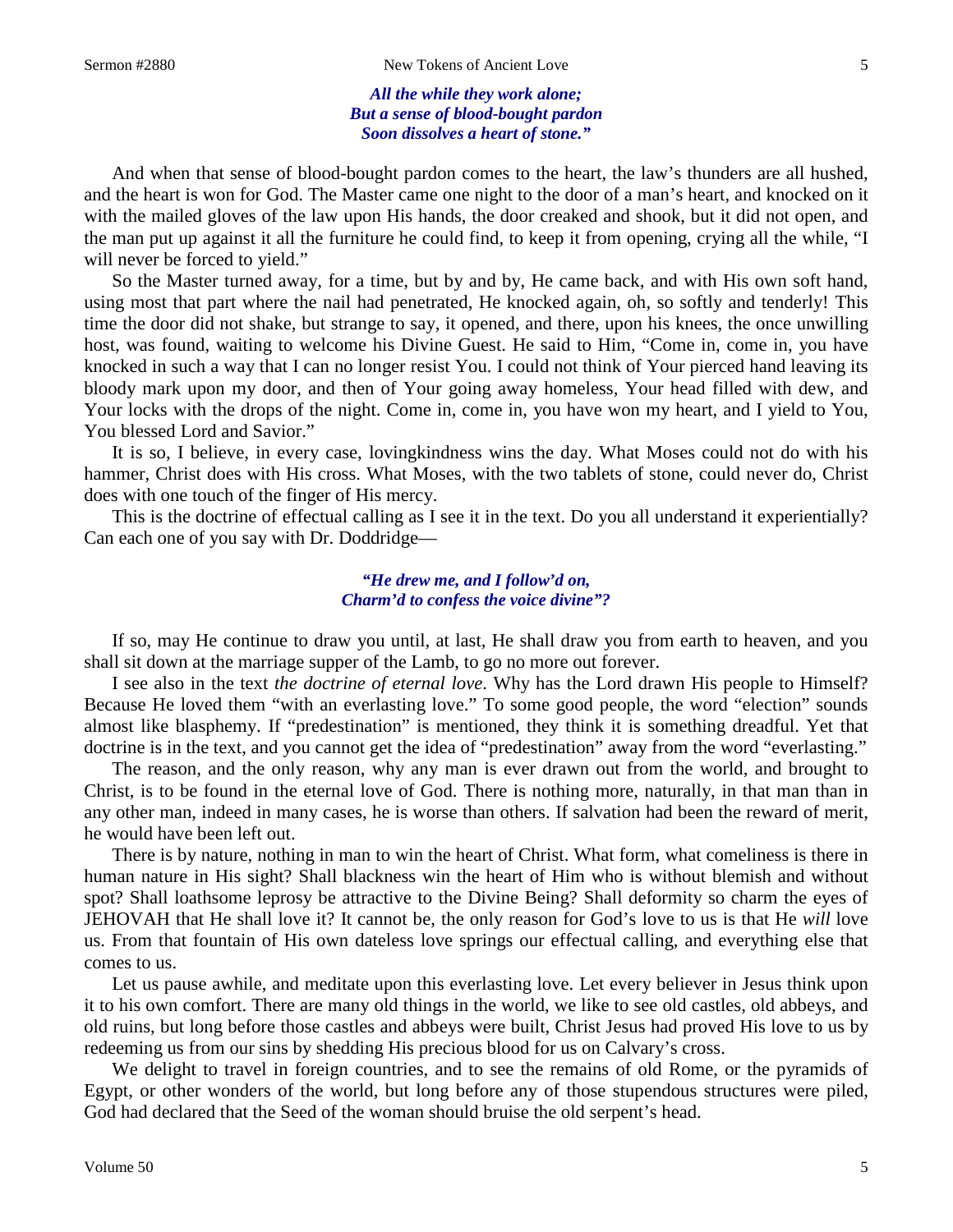It is delightful to go back in thought, to the time when the hills were born—when the hoary Alp was yet an infant, and when the aged ocean was but a babe, sporting in its newborn existence, and clapping its hands in its early glee, but if you go back as far as that, you have not begun to get anywhere near the time when God, in covenant with Christ, gave to Him a people, and promised that they should be His forever and ever.

Scientific men love to go back to the most remote geological periods, to those ages before man was created, when those various deposits of shells, and bones, and other materials, were made, which are gradually being discovered, but you must go further back than that, yea, you must go back beyond the very first creative act of God, and even then you will not have reached that period of which the psalmist says, "The mercy of the LORD is from everlasting to everlasting upon them that fear him."

Fly back, in imagination, if you can, to the time when the unnavigated ether had never been disturbed by the wing of cherub, and when the song of the seraphim had never startled the silence of the infinite, go back to the time when God dwelt alone, and you have only then begun to approach that mysterious eternity when God loved His people "with an everlasting love."

This wondrous love, too, was from eternity fixed upon such a worm as I am, and such worms as you are beloved. What a marvel it is that the Eternal should ever have deigned to think upon me, or upon you, my brother, my sister! Try to grasp it if you can, though it is one of those things which only "expressive silence" can set forth. "HE loved *me*—from everlasting!" Feed on this glorious truth, O Christian, and recollect that your being drawn to Christ is the effect of this eternal love, and is, at the same time, the proof of it—the proof that you were upon God's heart long before He—

#### *"Spread the flowing seas abroad, And built the lofty skies."*

Read the text another way and it will teach us a third doctrine. *The word "everlasting" looks not only backward, but forward.* "I have loved thee with an everlasting love," that is to say, "I have drawn you because I intend to save you to everlasting. I would not have called you by My grace if I had meant to ever leave you to perish. I would not have begun the good work in your soul, by drawing you with lovingkindness, if I had not intended to bring you to My glory at the last."

O beloved brethren and sisters in Christ, love without beginning is indeed sweet, but there is a still more luscious sweetness in love without end! It will do us good to dilate a little upon this wondrous truth, nor shall we need to draw much upon our imagination in doing so. I can readily picture the time when this dark hair of mine shall be silvered over with grey, and the sunlight of heaven shall begin to whiten my brow, ay, but God's promise is, "Even to hoar hairs will I carry you: I have made, and I will bear; even I will carry, and will deliver you."

It needs no great stretch of the imagination to look forward to the time when the old man will have to lean upon his staff, and those that look out of the windows shall be darkened, and the grasshopper shall be a burden. Perhaps it will be the lot of some of us young people to grow old together, if so, may we grow ripe as we grow old!

But if we are the Lord's people, we shall be able each one, to say as infirmities increase upon us, "My flesh and my heart faileth; but God is the strength of my heart, and my portion forever." Then we look forward to that silent chamber, where friends will stand by our bed, and whisper, "He cannot last long now." Whether we shall hear them say it or not, we cannot tell, but "we know that, if our earthly house of this tabernacle were dissolved, we have a building of God, a house not made with hands, eternal in the heavens."

Now the last moment comes, the death sweat is on our brow, the death rattle is in our throat, yet David's words are fulfilled in our experience, "Yea, though I walk through the valley of the shadow of death, I will fear no evil; for thou art with me; thy rod and thy staff they comfort me." Now my soul has stretched her wings, she has left mortality behind, to—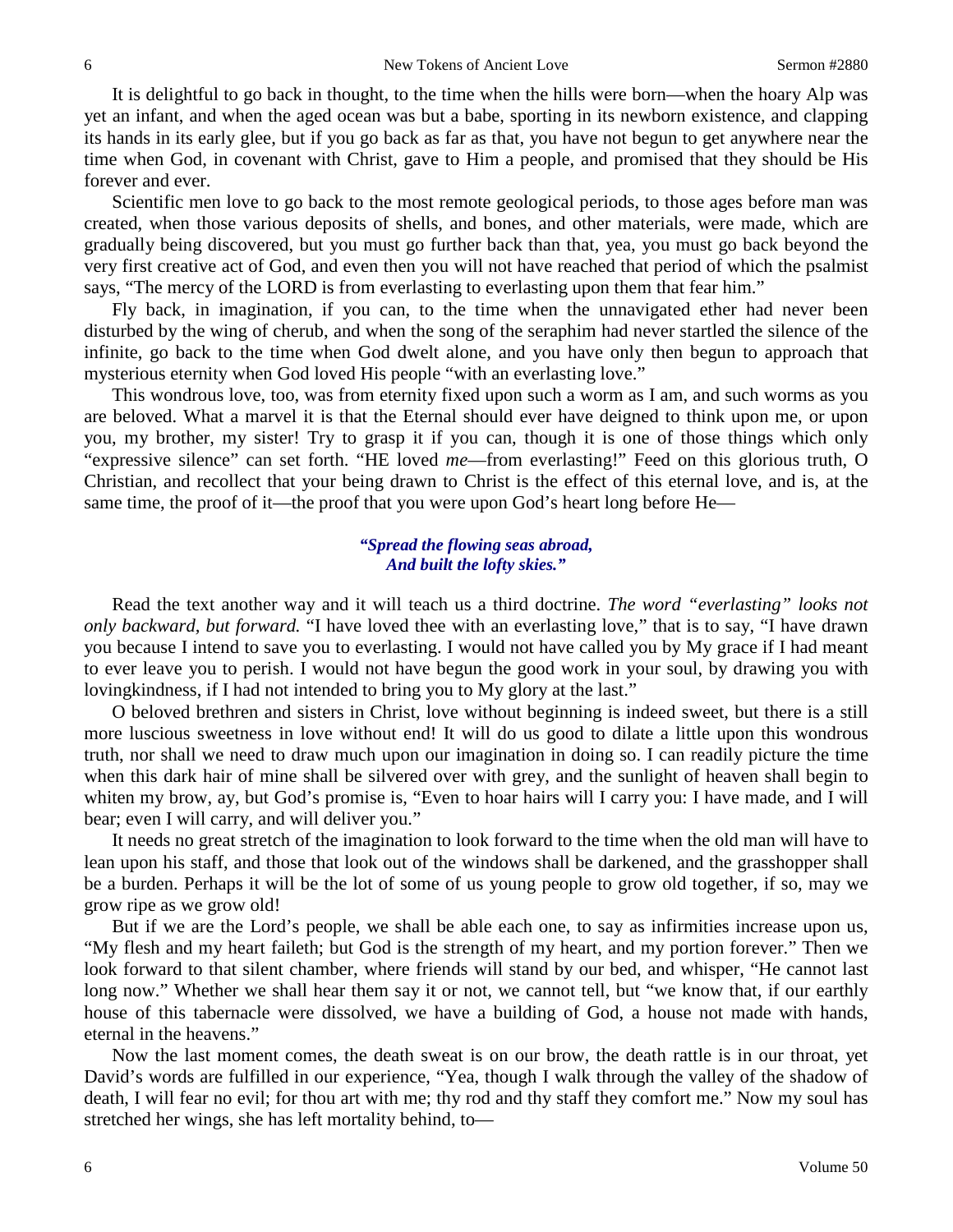#### *"Soar through tracks unknown;"—*

but still she sings—

*"Rock of Ages, cleft for me, Let me hide myself in Thee."*

In due time will come the great day of judgment, but—

*"Bold shall I stand in that great day, For who aught to my charge shall lay? While through Thy blood absolved I am From sin's tremendous curse and shame."*

Now the drama of Time is finished. Eternity has come, and we shall be "forever with the LORD." The sun has spent its fire, the moon has paled its feeble light, the elements have been burned up with fervent heat, the stars have shut their eyes in eternal blindness, and the universe dissolves as the billow's foam sinks into the wave that bears it, but still, our Lord's words describe the joy of His people, "the righteous into life eternal." Oh, that precious, everlasting love of God, always ours, because with lovingkindness He has drawn us!

There is a thief, over there, who wants to steal away this doctrine from me. He has been borrowing the old-fashioned burglarious instruments of dead men—the pick-locks of Arminius, and the center-bits of Mr. Wesley—a good man, but one who was on a bad errand when he tried to take this choice and comfortable doctrine from the children of God. Yet I do not care what any of them may say or do, "for I am persuaded that neither death, nor life, nor angels, nor principalities, nor powers, nor things present, nor things to come, nor height, nor depth, nor any other creature, shall be able to separate us from the love of God, which is in Christ Jesus our Lord."

If we are in Christ, there is one thing which should make us feel very safe, if anything could ever divide us from the love of Christ, we would have been divided long ago. Suppose that our troubles could do it, then it would have been done long since, for we have had a sea full of them already. Yet, in six troubles, the Lord has been with us, and in seven, He has not forsaken us. Suppose that sin could do it, then, brethren, it would have been done in the first hour after our conversion. I must certainly make my sorrowful confession—

> *"If ever it could come to pass That God's own child should fall away, My fickle, feeble soul, alas! Would fall a thousand times a day."*

If the Lord had ever meant us to fall into hell, we should have gone there years ago.

"But," say some, "perhaps we may meet with strong temptations." Yes, probably we shall, but we shall never meet with a temptation stronger than the arm of God can enable us to overcome. Others say, "But perhaps we may backslide." Yes, I know we may, but if we do, the Lord will say to us, even then, "Turn, O backsliding children, for I am married unto you."

Yet others say, "But perhaps we may make the Lord angry with us." Yes, I know we may, but I also remember how He pleaded with those who did so in the olden day, "How shall I give thee up, Ephraim? how shall I deliver thee, Israel? how shall I make thee as Admah? how shall I set thee as Zeboim? mine heart is turned within me, my repentings are kindled together. I will not execute the fierceness of my anger, I will not return to destroy Ephraim: for I am God, and not man."

This is a question about which we need not dispute here, for I do not suppose that there is one member of this church who ever entertains a doubt about the truth of this doctrine. We sing, over and over again—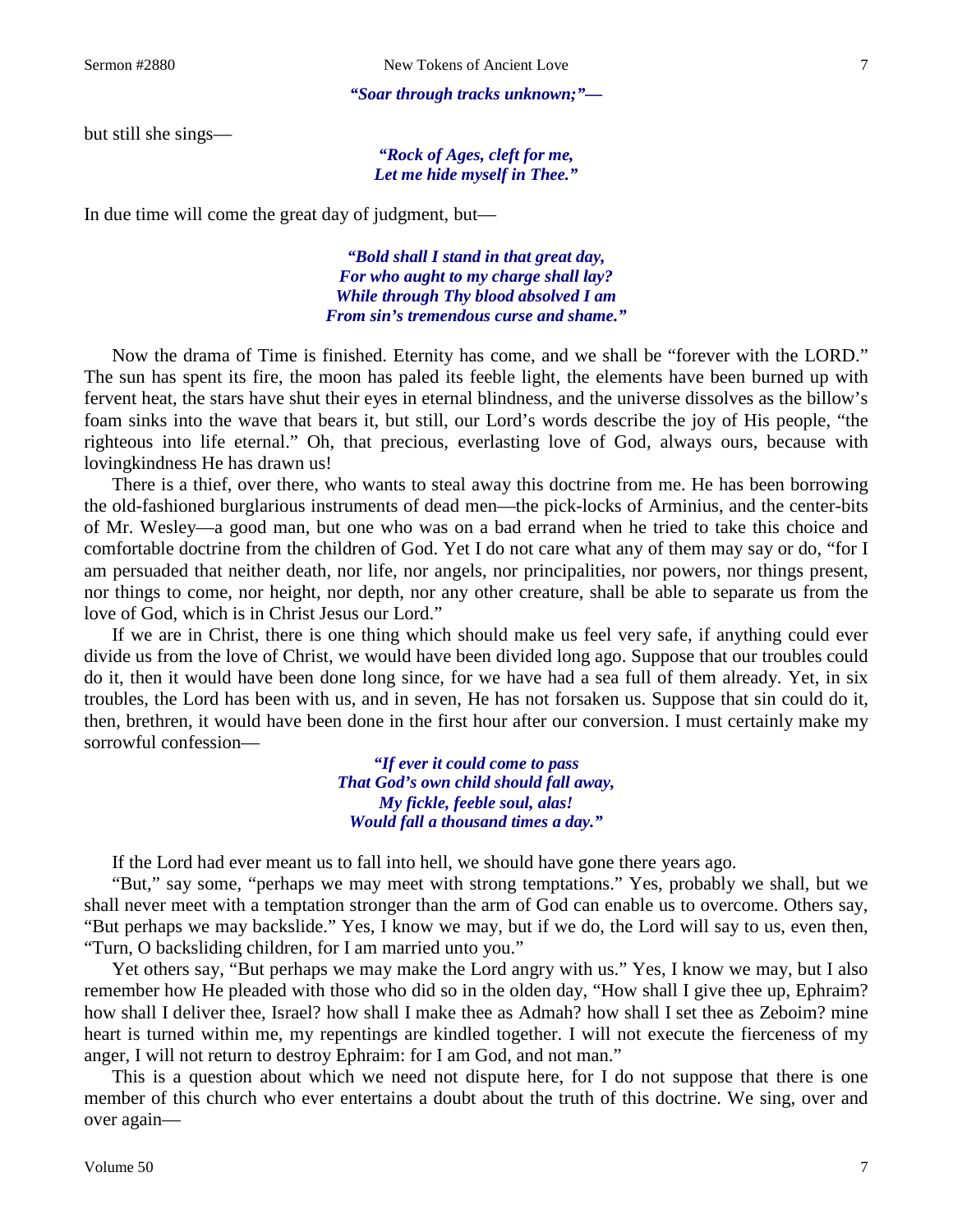#### *"Did Jesus once upon me shine? Then Jesus is for ever mine;"—*

and we delight to repeat that confident assurance of Toplady, whose own end was so joyous because of his enjoyment of this precious truth—

> *"Yes, I to the end shall endure, As sure as the earnest is given; More happy, but not more secure, The glorified spirits in heaven."*

**III.** I was to have concluded my discourse by considering our text as A STIMULANT TO SELF-EXAMINATION AS TO OUR STATE BEFORE GOD, but our time has gone, so I can only ask this all-important question—Men and brethren, have you any part and lot in these things of which I have been speaking? Are you the objects of eternal love?

"That is just what I should like to know," says one, "can you tell me?" Well, I cannot climb to heaven to read the roll of the redeemed, nor can I tell you of a way to go up Jacob's ladder to read it for yourself, but there is a way of knowing whether God loved you before He made the world, and whether He will love you after the world has ceased to be.

It is this—has He drawn you with His lovingkindness? Examine your hearts and see. Have you felt your need of Jesus? Has that need constrained you to pray to Him? Has that prayer been answered by your being enabled to put your trust in Him? Have you been drawn away from the confidence in which you once boasted? Have you been drawn away from the love of your old sin? Have you—to sum up all—been made a new creature in Christ Jesus?

Then, never doubt your election, and never doubt your glorification. "For whom he did foreknow, he also did predestinate to be conformed to the image of his Son, that He might be the firstborn among many brethren. Moreover, whom he did predestinate, them he also called: and whom he called, them he also justified: and whom he justified, them He also glorified."

What are you doing, Mr. Unbelief? You are trying to separate glorification from calling, but you can never do it, for God has joined them together so securely that neither death nor hell can break the bond that unites them, "whom he called, them he also justified: and whom he justified, them he also glorified." May we all be there, among the heavenly birds of paradise—

### *"And vie with Gabriel while he sings, In notes almost divine,"—*

of love without beginning and of favor without end! Amen.

### **EXPOSITION BY C. H. SPURGEON**

#### *ISAIAH 60*

The subject of this chapter is "The glory of the church in the abundant access of the Gentiles, and the great blessings after a short affliction."

#### **Verse 1.** *Arise, shine; for thy light is come, and the glory of the LORD is risen upon thee.*

The church is like the moon, which shines with borrowed light. When God shines upon the church, then the church herself shines by reflecting His light. The glory of JEHOVAH is her glory, if that be withdrawn, she is dark indeed, but when that shines into her, and through her, then her brightness is great indeed.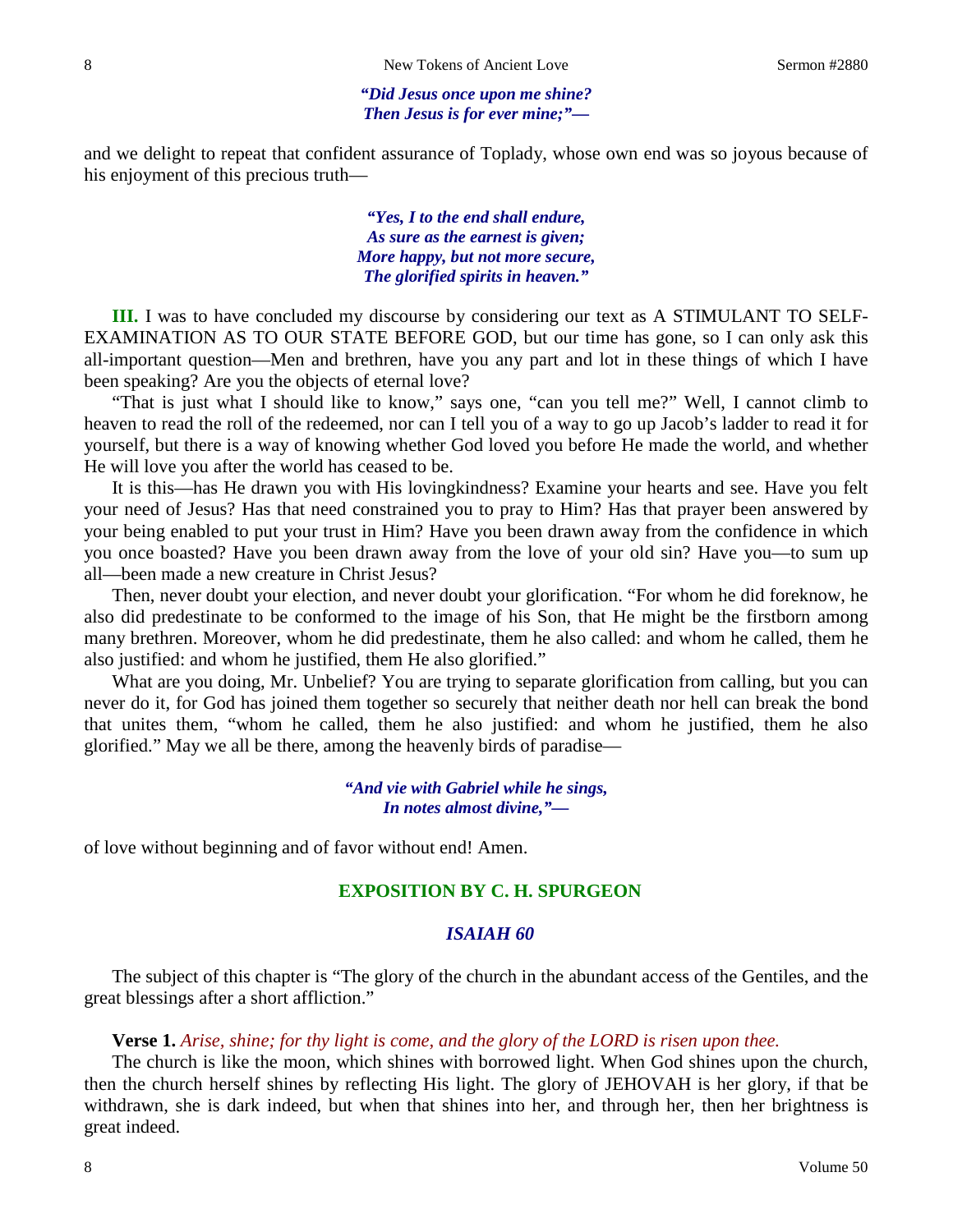**2-3.** *For, behold, the darkness shall cover the earth, and gross darkness the people: but the LORD shall arise upon thee, and his glory shall be seen upon thee. And the Gentiles shall come to thy light, and kings to the brightness of thy rising.*

There is nothing that breaks the darkness except the light from God's own face, and when that falls upon the church, then the church straightway begins to shine in the midst of the darkness, and multitudes come to the light, and even the great ones of the earth, the kings, come to the brightness of her rising.

**4.** *Lift up thine eyes round about, and see: they all gather themselves together, they come to thee: thy sons shall come from far, and thy daughters shall be nursed at thy side.*

There is no sign here of the church of God being deserted, on the contrary, she shall become, through the grace of God, the center of attraction. Men shall come from distant lands to her, however far removed they were, they shall still come, "thy sons shall come from far." She shall also be increased by the accession of those near at hand, "and thy daughters shall be nursed at your side."

**5.** *Then thou shalt see, and flow together, and thine heart shall fear, and be enlarged; because the abundance of the sea shall be converted unto thee, the forces of the Gentiles shall come unto thee.*

Oh that we might live to see this happy day, when we shall feel a holy awe because of God's glory as revealed in His church! This fear is not a servile dread, but a holy awe of God, and then the heart shall be enlarged, we shall deal with great things, wish for great things, attempt great things, do great things, and see great things. "Thine heart shall fear, and be enlarged," for the sailor far away upon the sea, and the whole strength of the Gentiles shall come to thee.

**6-7.** *The multitude of camels shall cover thee, the dromedaries of Midian and Ephah; all they from Sheba shall come: they shall bring gold and incense; and they shall shew forth the praises of the LORD. All the flocks of Kedar shall be gathered together unto thee, the rams of Nebaioth shall minister unto thee: they shall come up with acceptance on mine altar, and I will glorify the house of my glory.*

These people had mostly been followers of false prophets, but they too shall forsake their fanaticism and their bigotry, and come to unite with the church of God. Those least likely and furthest off from hope, shall be brought in by the sovereign grace of God.

**8.** *Who are these that fly as a cloud, and as the doves to their windows?*

The church is astonished, she asks, "Who can they be?"

**9-10.** *Surely the isles shall wait for me, and the ships of Tarshish first, to bring thy sons from far, their silver and their gold with them, unto the name of the LORD thy God, and to the Holy One of Israel, because he hath glorified thee. And the sons of strangers shall build up thy walls; and their kings shall minister unto thee: for in my wrath I smote thee, but in my favour have I had mercy on thee.*

The church of God is one continuously. At first it was a Jewish church, and it has never ceased to comprise within its bounds some members of the chosen race. But now, in these latter days, she has broken the narrow bonds of race, and from Tarshish, and the distant isles of the sea, multitudes are already coming to the church of God, and they shall come much more numerously in the years that have not yet arrived.

**11-14.** *Therefore thy gates shall be open continually; they shall not be shut day nor night; that men may bring unto thee the forces of the Gentiles, and that their kings may be brought. For the nation and kingdom that will not serve thee shall perish; yea, those nations shall be utterly wasted. The glory of Lebanon shall come unto thee, the fir tree, the pine tree, and the box together, to beautify the place of my sanctuary; and I will make the place of my feet glorious. The sons also of them that afflicted thee shall come bending unto thee;*

Or if they do not themselves come, their children shall, each generation shall include a remnant according to the election of grace, and in due time, shall come the great ingathering.

**14-22.** *And all they that despised thee shall bow themselves down at the soles of thy feet; and they shall call thee, The city of the LORD, The Zion of the Holy One of Israel. Whereas thou hast been forsaken and hated, so that no man went through thee, I will make thee an eternal excellency, a joy of many generations. Thou shalt also suck the milk of the Gentiles, and shall suck the breasts of kings: and*